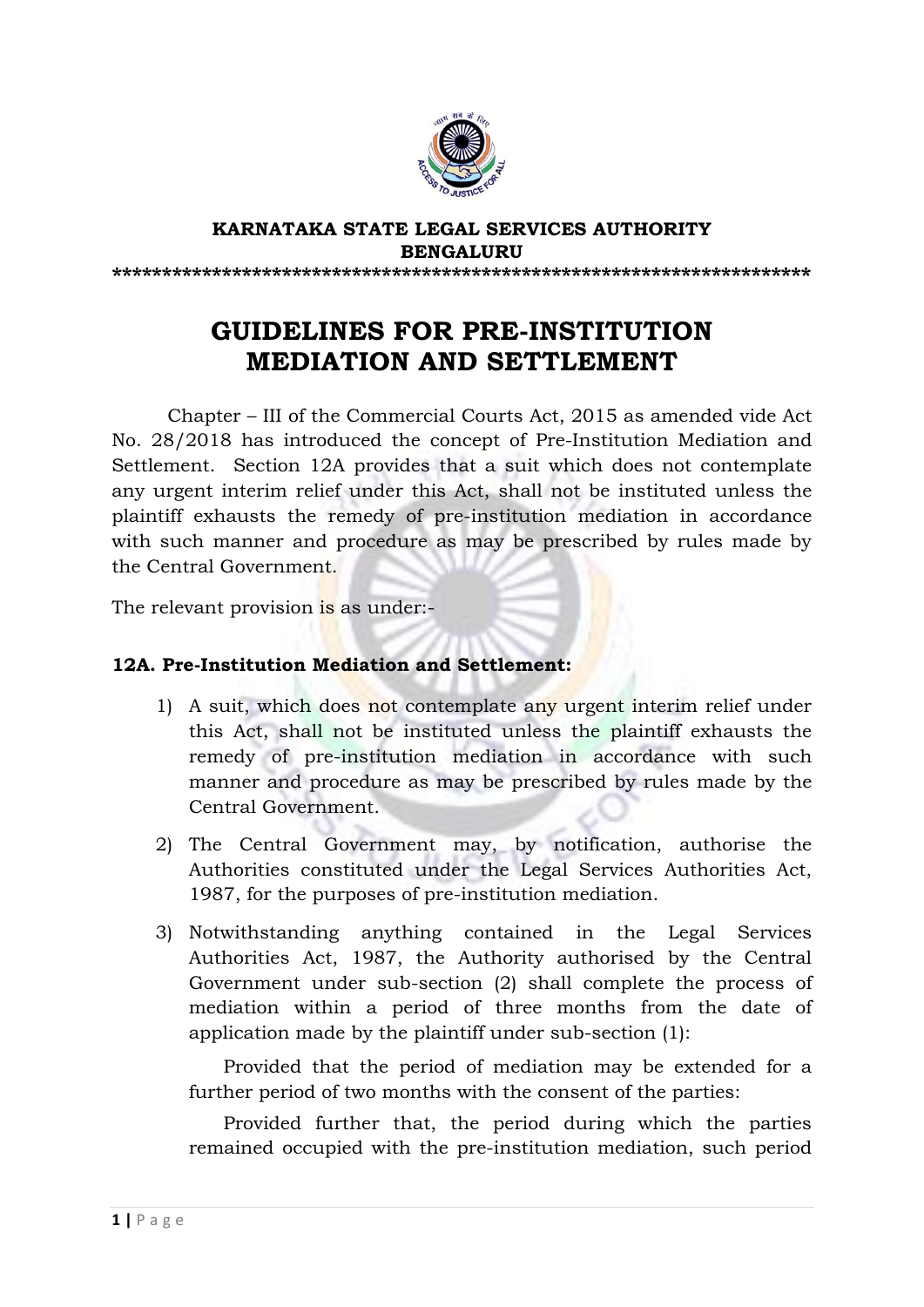shall not be computed for the purpose of limitation under the Limitation Act, 1963.

- 4) If the parties to the commercial dispute arrive at a settlement, the same shall be reduced into writing and shall be signed by the parties to the dispute to the dispute and the mediator.
- 5) The settlement arrived at under this section shall have the same status and effect as if it is an arbitral award on agreed terms under sub- section(4) of section 30 of the Arbitration and Conciliation Act,1996.

In the State of Karnataka vide Government Order in LAW/LCE/48/2019 dated 9-10-2019 in all the districts, the Commercial Courts have been designated. It is informed to all DLSAs that in the existing mediation centre at all the districts, a separate cell is to be demarcated for the purpose of handling Pre-Institution Mediation cases. At present in all DLSAs the said Pre-institution Mediation Cell is functional. In order to facilitate the new system of Pre-institution Mediation and Settlement, it is felt necessary to formulate a detailed guidelines.

The Modalities for carrying out Pre-Institution Mediation and Settlement would be as under:

- (1) **Words and Expressions used but not defined:** The words and expressions used but not defined herein shall have the same meaning as assigned to them in the Commercial Courts Act, 2015 (hereinafter referred as 'the Act') and in Commercial Courts (Pre-Institution Mediation and Settlement) Rules, 2018 (hereinafter referred as 'Rules').
- (2) **Conduct of Pre-Institution Mediation and Settlement:** Subject to the details and clarification provided hereinafter the procedure for the Pre-Institution Mediation and Settlement shall be the same as prescribed in the Rules.
- (3) **Nodal Officers:** Member Secretary, DLSA shall be a Nodal Officer for implementation of Act and Rules. He shall function under the monitoring by Chairperson of DLSA. It shall be the duty of the Nodal officer to verify the Filing Register, Cash Register, Assignment Register and Disposal Register which are attached herewith as **Annexures- A to C** herewith.
- (4) **Panel of Mediators:** The Chairperson and Member Secretary of DLSA shall prepare a separate list of expert mediators for handling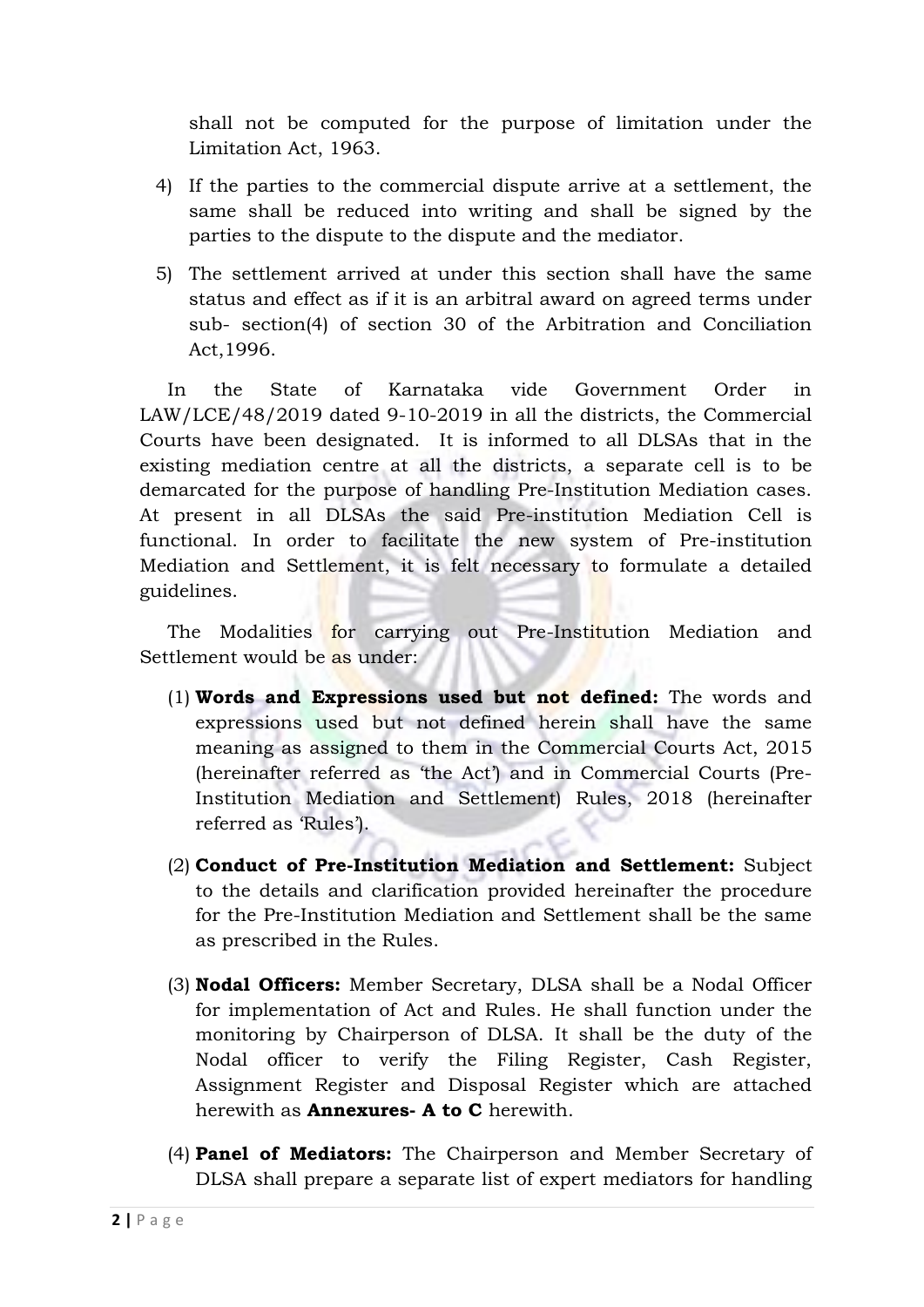Pre-Institution Mediation and Settlement in respect of commercial disputes about 10 to 15 in number. The said list along with the documents depicting their expertise, year of service as mediators, percentage of success in the cases mediated by them in the recent past etc., shall be submitted to KSLSA for getting the approval of Hon'ble Executive Chairman, KSLSA. Thereafter KSLSA under due enquiry would finalise and notify the panel of mediators for the purpose of Pre-Institution Mediation and Settlement of commercial disputes. The said panel may be revamped once in 3 years or as per requirement from time to time.

(5) **Venue for conducting mediation:** shall be the premises of mediation centre in each districts, specially ear marked for conducting Pre-Institution Mediation and Settlement of commercial disputes. In case of online mediation, the link shall be created from the said venue.

#### (6) **Conduct of mediation process:**

- (i) The application in respect of mediation in commercial disputes shall be entertained by the DLSAs concerned having with regard to territorial, pecuniary jurisdiction and the nature of commercial dispute in terms of the Rules.
- (ii) Along with the application for initiation of mediation process as per Rule 3, the party must deposit application fee of Rs. 1,000/- payable to the authority either by way of demand draft or through online payment.
- (iii) The party initiating mediation process must compulsorily furnish the true and correct postal address and E-mail address of the opponent under an affidavit.
- (iv) After the scrutiny of application, the Member Secretary of concerned DLSAs shall issue notice to the other party through registered or speed post and through E-mail.
- (v) Where the notice issued and the E-mail sent remains unacknowledged and where the opposite party refuses to participate in the mediation process, the DLSA shall treat the mediation process to be a non-starter.
- (vi) Upon the appearance of the opposite party if there is a consent to participate in the mediation process, the Member Secretary, DLSA shall assign an empanelled mediator in consultation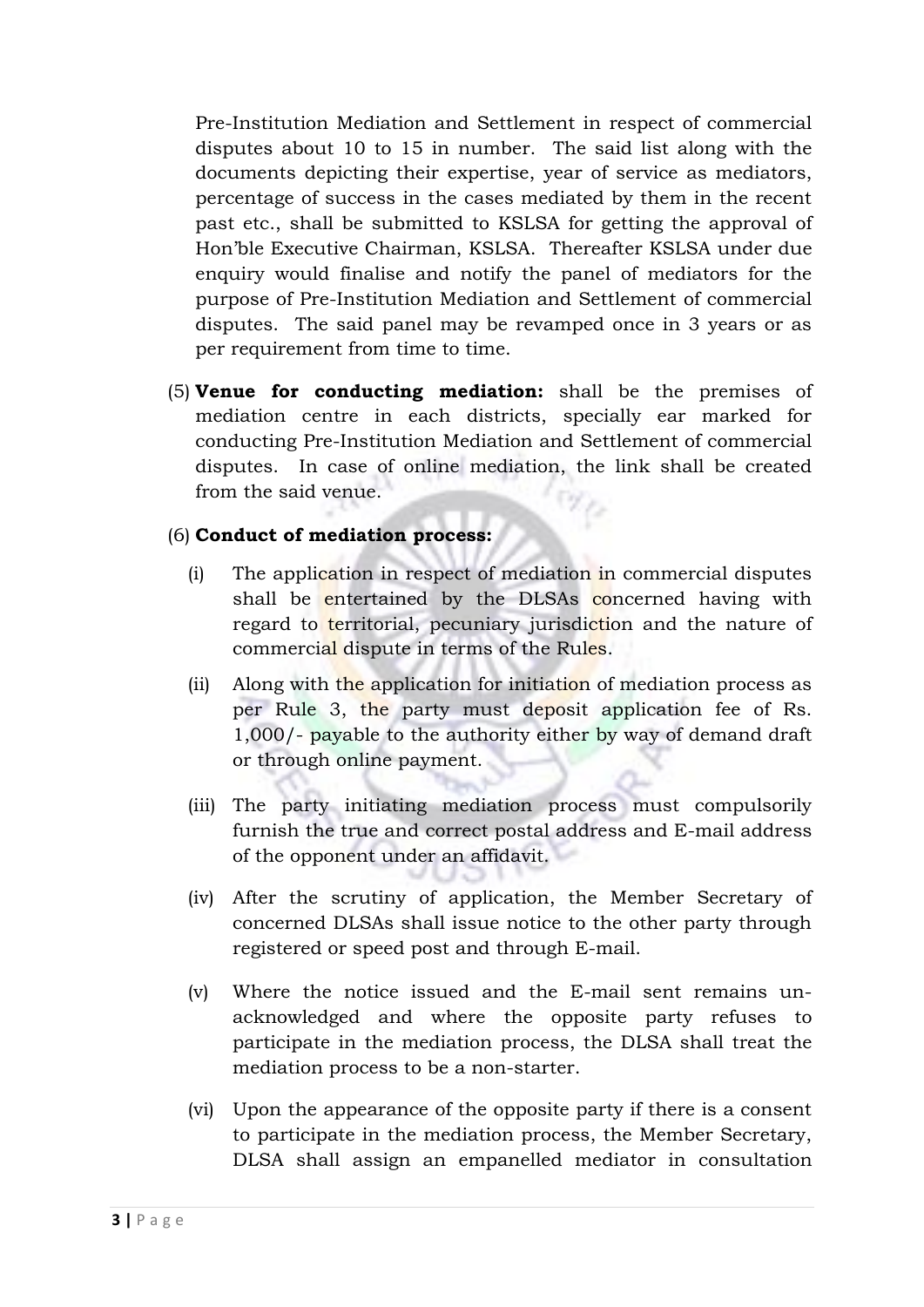with the incharge mediation center of the respective jurisdiction and fix a date for appearance of the parties before the mediator. Provided one time mediation fee as prescribed under Schedule-II attached to the Rules is deposited by both the parties in equal proportion within 10 days.

- (vii) If the mediation fee as provided under Schedule-II is not deposited, the DLSA shall process it as non starter. If any one party to the proceeding has deposited mediation fee, the DLSA shall refund it without interest within 3 days of determining it to be a non starter.
- (viii) The assigned mediator shall conduct the process of mediation by adhering to the procedure and ethics as contemplated under Act and Rules.
- (ix) Once the process of mediation is over, the record thereof shall be made over by the mediator to the Member Secretary of the concerned DLSA along with his report.

#### (7) **Financial Details:**

- (a) The application fee of Rs.  $1,000/$  and the mediation fee as provided under Schedule-II of the Rules shall be deposited by the parties in the joint SB account opened by the Chairperson and Member Secretary of the DLSAs, as per the directions letter dated 13-08-2018 of KSLSA. The bank account details maintained by DLSAs shall be furnished to the KSLSA. The amount of fee under the Rules shall be deposited by the parties only through online channels or Demand Draft. The said account shall be operated by Chairperson and Member Secretary, DLSA jointly.
- (b) The DLSAs shall utilize the said funds for issuance of process and other activities related to the Pre-Institution Mediation and Settlement. Primarily expenses towards the honorarium of the advocate mediators and the expenses as contemplated in the Rules shall be made out of the said account. The deficit amount in the account shall be utilized for other purpose only with the prior approval or direction of KSLSA.
- (c) Separate record of the fees received and the expenses incurred out shall be maintained by the Nodal Officer. The DLSA shall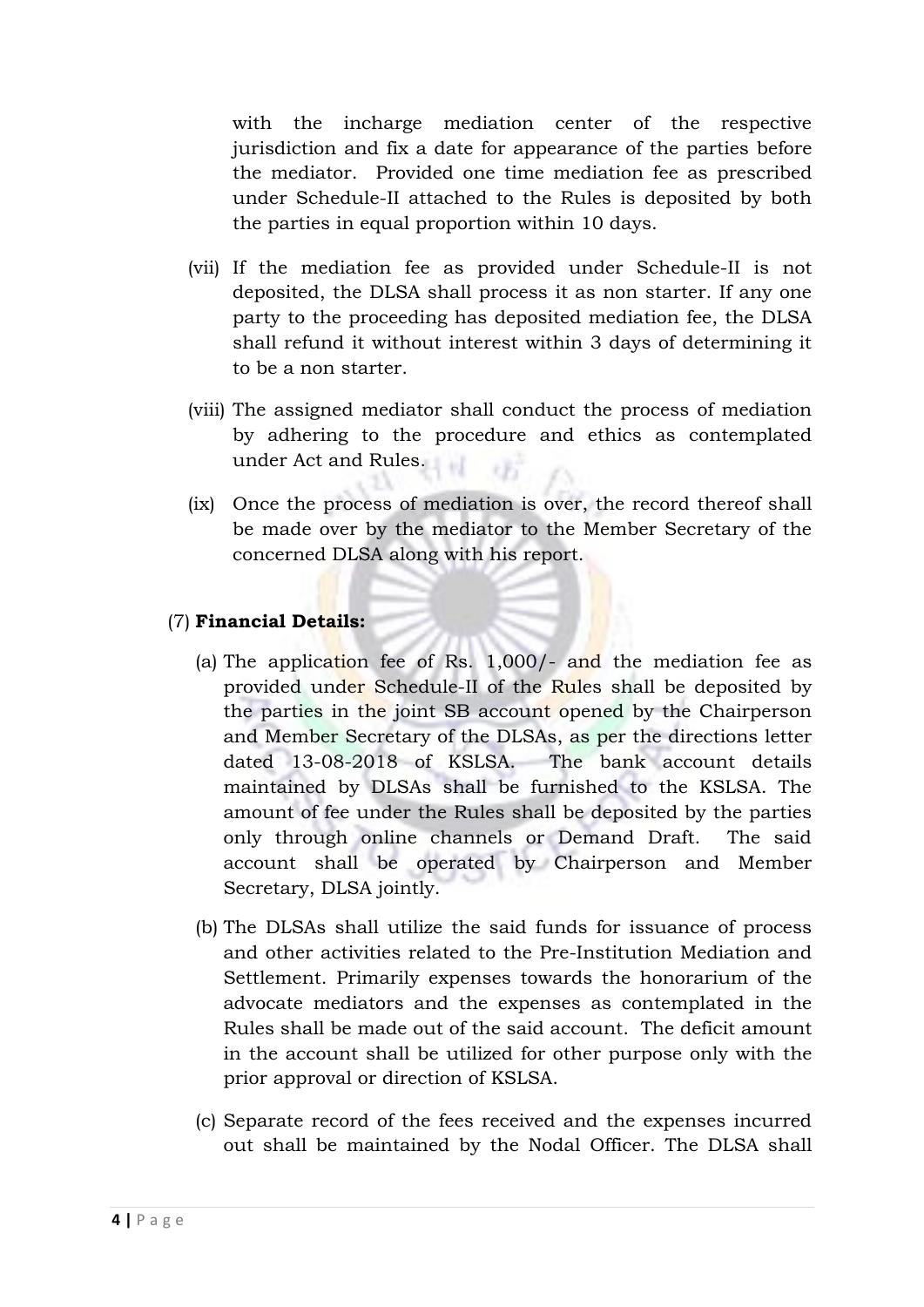submit quarterly report on the financial aspects to KSLSA in the format enclosed as **Annexure–D** herewith.

(d) **Honorarium to the advocate mediators:** The Advocate Mediators shall be paid honorarium as per the following schedule:

| <b>S1.</b><br>No. | <b>Quantum of Claim in</b><br><b>Commercial Dispute/Nature of</b><br>case | Honorarium<br>for settled<br>cases | Honorarium<br>for unsettled<br>cases |
|-------------------|---------------------------------------------------------------------------|------------------------------------|--------------------------------------|
| $\mathbf{1}$      | From Rs. 3,00,000/- to<br>Rs. 10,00,000/                                  | Rs. 7,500/-                        | $Rs. 2,500/-$                        |
| $\overline{2}$    | From Rs. 10,00,000/- to<br>Rs. 50,00,000/                                 | $Rs. 15,000/-$                     | $Rs. 2,500/-$                        |
| 3                 | From Rs. 50,00,000/- to<br>Rs. $1,00,00,000/$ -                           | Rs. 20,000/-                       | $Rs. 2,500/-$                        |
| $\overline{4}$    | From Rs. 1,00,00,000/- to<br>Rs. 3,00,00,000/-                            | Rs. 25,000/-                       | $Rs. 5,000/-$                        |
| 5                 | Above Rs. 3,00,00,000/-                                                   | Rs. 37,500/-                       | $Rs. 5,000/-$                        |

- (8) **Ethics to be followed by Mediator***:* The Mediator shall follow the ethics as provided under Rule 12 of the Rules. However, to avoid any justifiable doubt as to his independence or impartiality, the Mediator shall follow the principles as laid down in the Fifth Schedule to the Arbitration and Conciliation Act, 1996. It is clarified that the word 'Arbitrator' in the above said Schedule shall be read as 'Mediator' for the purposes of this Protocol.
- (9) **Complaint against the Mediator***:* In case any party has a complaint with the mediator or is not satisfied with the working of the mediator, the complaint shall be made to the Member Secretary, DLSA who shall examine the same and take appropriate steps in consultation with Incharge, Mediation Centre.
- (10) **Administrative Support:** KSLSA would also work towards the establishment of administrative support for the mediators empanelled by it in due course.
- (11) **Review of the work of the Mediator and all the arrangements for Pre-Institution Mediation and Settlement***:* KSLSA in consultation with the concerned Mediation Centre shall review working of the Mediators empanelled by it from time to time as also the arrangements for conduct of Pre-Institution Mediation and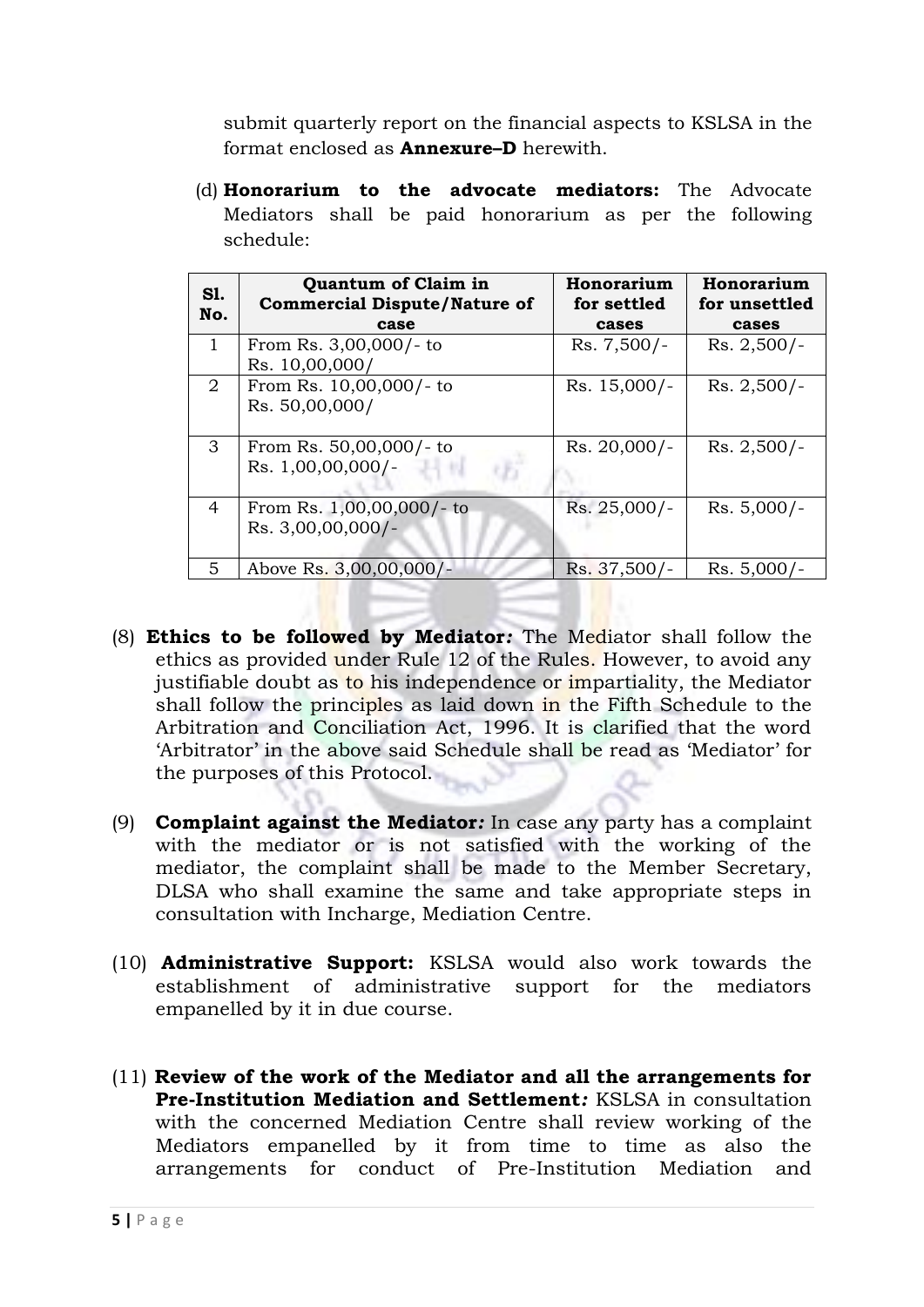Settlement and make necessary changes in the same. For the smooth functioning of Pre-Institution Mediation and Settlements, Member Secretary, KSLSA may issue Office Orders/Circulars from time to time.

- (12) **Training to Mediators :** Periodical Training/Refresher Course shall be arranged atleast once in a year by KSLSA/DLSA concerned in coordination with Bangalore Mediation Centre.
- (13) **Online Platform:** The parties are at liberty to seek permission to conduct mediation on the online platform. In such cases the mediation Centre shall generate a link in the designated software for video conferencing and create tripartite video conferencing between the applicant, the opposite party and learned mediator. The procedure prescribed for conducting online PIMS shall be followed.
- (14) **Binding Effect of Online Mediation:** The settlement, if any arrived at, shall have the same status and effect as if it is an arbitral award on agreed terms under sub-section(4) of section 30 of the Arbitration and Conciliation Act, 1996.
- (15) **Limitation**: After the receipt of one time fees of Rs. 1,000/-, the process of affecting service shall be completed within 10 days. After appearance and upon consent of both the parties, the mediation fee as per Schedule-II must be deposited within 10 days thereafter. The time frame of mediation shall be 3 months from the date of application made by the plaintiff/applicant and extending of time only at the instance of both the parties.
- (16) **Non-refundable fees:** No party can claim the refund of onetime application fee of Rs. 1,000/-, once the process has been issued to the opposite party. Only in Non-starter cases the party who has deposited the Mediation fees as per Schedule-II is entitled for refund. No party can claim the refund of mediation fee, once the mediator is assigned by the Member Secretary of the concerned DLSA.

 (H. Shashidhara Shetty), Date : Member Secretary, Bengaluru KSLSA, Bengaluru

#### **Encls :-**

1) SOP of conducting online PIMS.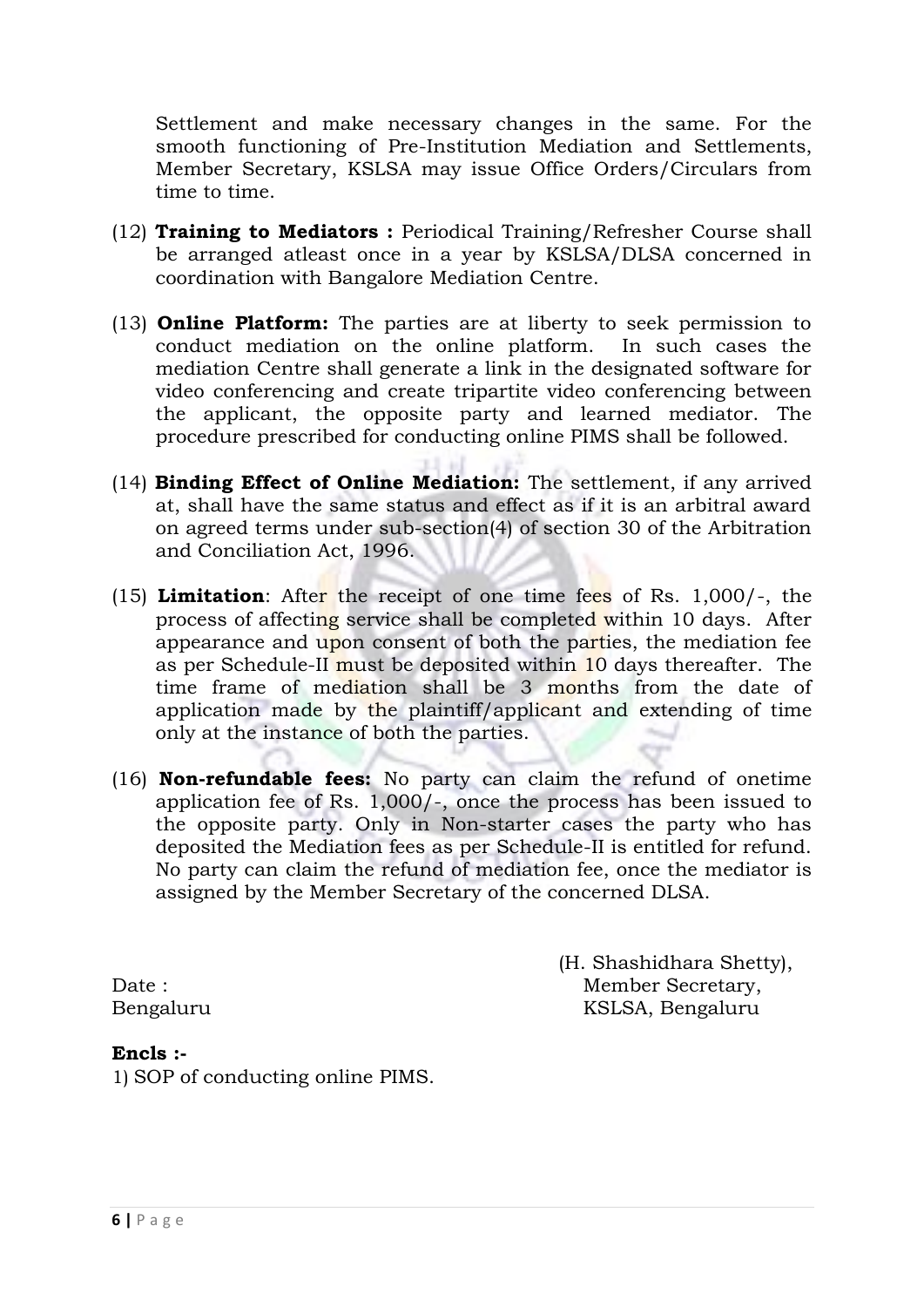### **ANNEXURE-A**

## **FILING REGISTER**

Pre - Institution Mediation and Settlement

Name of the District:

| Sl.<br>No.                                           | Application No. | Date of<br>Application | Name of the parties, Address,<br>Mobile no. and email id |                    | Catagory of cases                             | <b>Mediation Fee</b>                   |        |                                      |        |                     |
|------------------------------------------------------|-----------------|------------------------|----------------------------------------------------------|--------------------|-----------------------------------------------|----------------------------------------|--------|--------------------------------------|--------|---------------------|
|                                                      |                 |                        | Applicant                                                | Opposite<br>party. | $u/s$ 2(1) (c) of the<br>Act (please specify) | Initial Fee u/R $3(1)$ of the<br>Rules |        | Mediation Fee u/R 11<br>of the Rules |        | Name of the<br>Bank |
|                                                      |                 |                        |                                                          |                    |                                               | <b>DD</b>                              | Online | <b>DD</b>                            | Online |                     |
| 1.                                                   | $PIMS - 1/2018$ |                        |                                                          |                    |                                               |                                        |        |                                      |        |                     |
|                                                      |                 |                        |                                                          |                    |                                               |                                        |        |                                      |        |                     |
|                                                      |                 |                        |                                                          |                    |                                               |                                        |        |                                      |        |                     |
|                                                      |                 |                        |                                                          |                    |                                               |                                        |        |                                      |        |                     |
|                                                      |                 |                        |                                                          |                    |                                               |                                        |        |                                      |        |                     |
| <b>R.P.</b><br><b>ILISTICE</b><br>$7   P \text{age}$ |                 |                        |                                                          |                    |                                               |                                        |        |                                      |        |                     |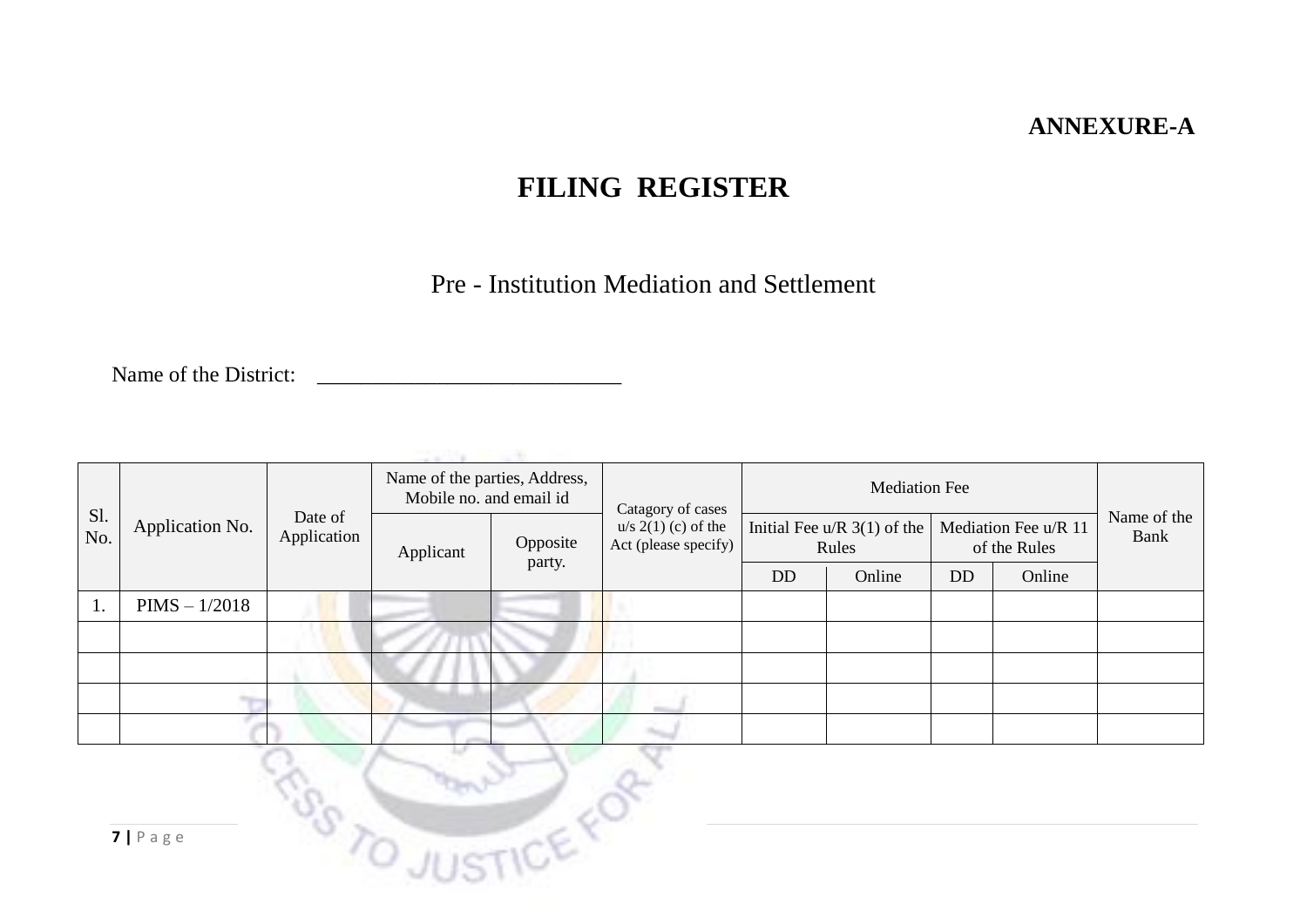### **ANNEXURE-B**

### **ASSIGNMENT REGISTER**

### Pre - Institution Mediation and Settlement

Name of the District:

| Sl.<br>No. | Application No.    | Applicant | Names of the parties, Address,<br>Mobile nos. and email ids<br>Opposite party                                                                                                                                                        | Catagory<br>of cases<br>$u/s 2(1)$ (c)<br>of the Act | Date of<br>Application<br>received | Date of Notice/<br><b>Final Notice</b><br>issued | Name of the<br>Mediator | Dates of<br>Mediation | Status of<br>the cases<br>Settled/<br>Non<br>Starters/ | Amount paid<br>to Mediator | Signature of the<br>Mediator |
|------------|--------------------|-----------|--------------------------------------------------------------------------------------------------------------------------------------------------------------------------------------------------------------------------------------|------------------------------------------------------|------------------------------------|--------------------------------------------------|-------------------------|-----------------------|--------------------------------------------------------|----------------------------|------------------------------|
|            |                    |           |                                                                                                                                                                                                                                      |                                                      |                                    |                                                  |                         |                       | Failure                                                |                            |                              |
| 1.         | $PIMS - 1/2018$    |           |                                                                                                                                                                                                                                      |                                                      |                                    |                                                  |                         |                       |                                                        |                            |                              |
|            |                    |           |                                                                                                                                                                                                                                      |                                                      |                                    |                                                  |                         |                       |                                                        |                            |                              |
|            |                    |           |                                                                                                                                                                                                                                      |                                                      |                                    |                                                  |                         |                       |                                                        |                            |                              |
|            |                    |           |                                                                                                                                                                                                                                      |                                                      |                                    |                                                  |                         |                       |                                                        |                            |                              |
|            |                    |           |                                                                                                                                                                                                                                      |                                                      |                                    |                                                  |                         |                       |                                                        |                            |                              |
|            |                    |           |                                                                                                                                                                                                                                      |                                                      |                                    |                                                  |                         |                       |                                                        |                            |                              |
|            |                    |           |                                                                                                                                                                                                                                      |                                                      |                                    |                                                  |                         |                       |                                                        |                            |                              |
|            |                    |           |                                                                                                                                                                                                                                      |                                                      |                                    |                                                  |                         |                       |                                                        |                            |                              |
|            |                    |           |                                                                                                                                                                                                                                      |                                                      |                                    |                                                  |                         |                       |                                                        |                            |                              |
|            | $8   P \text{age}$ |           | <b>Contract Contract Contract Contract Contract Contract Contract Contract Contract Contract Contract Contract Contract Contract Contract Contract Contract Contract Contract Contract Contract Contract Contract Contract Contr</b> |                                                      |                                    |                                                  |                         |                       |                                                        |                            |                              |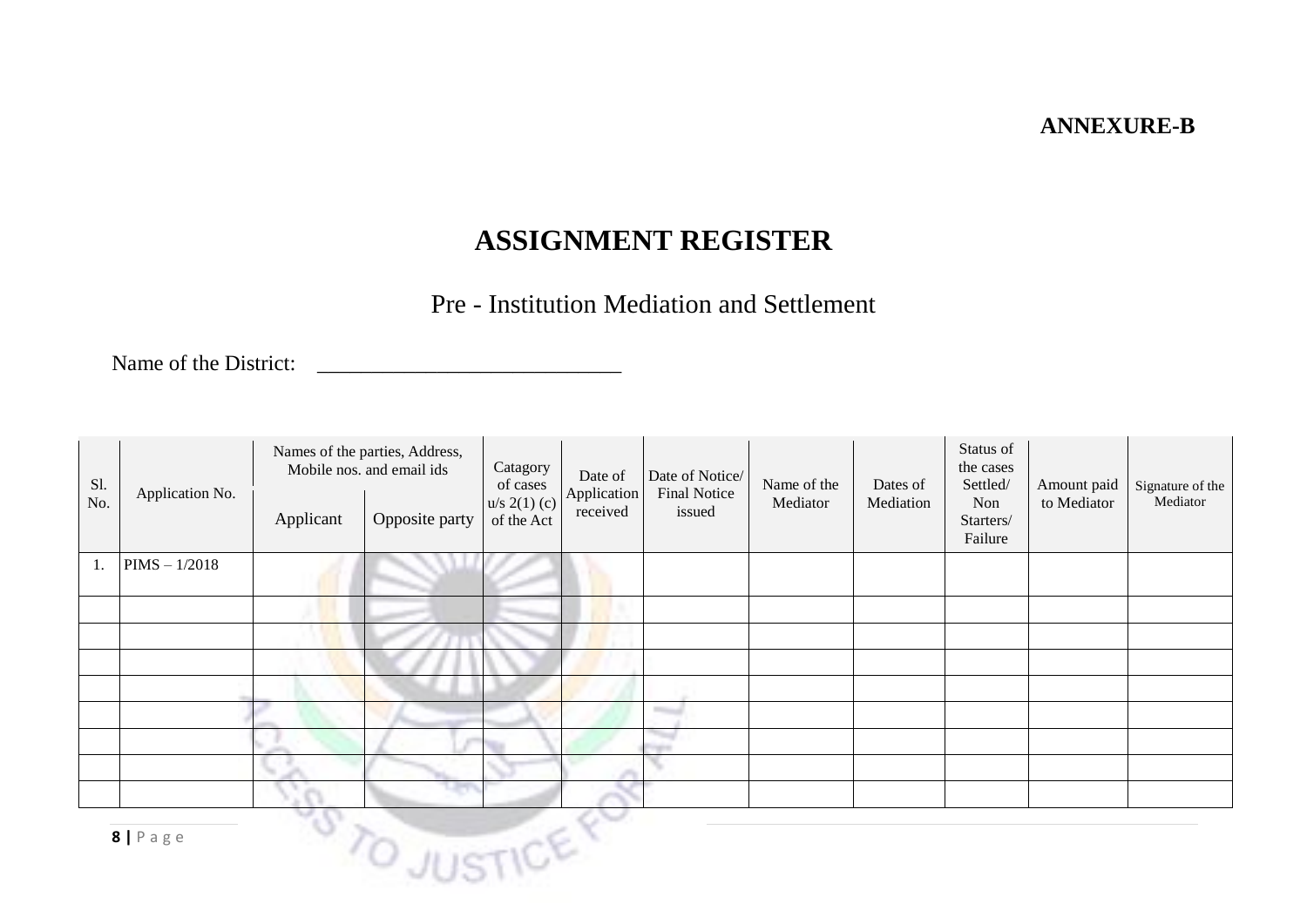### **ANNEXURE-C**

# **DISPOSAL REGISTER**

Pre - Institution Mediation and Settlement

Name of the District:

| Sl. No. | Application No. | Date of<br>application | Date of<br>Disposal | Type of settlement |             |                     |  |  |  |  |  |
|---------|-----------------|------------------------|---------------------|--------------------|-------------|---------------------|--|--|--|--|--|
|         |                 |                        |                     | Settled            | Not settled | <b>Non Starters</b> |  |  |  |  |  |
| 1.      | $PIMS - 1/2018$ |                        |                     |                    |             |                     |  |  |  |  |  |
|         |                 |                        |                     |                    |             |                     |  |  |  |  |  |
|         |                 |                        |                     |                    |             |                     |  |  |  |  |  |
|         |                 |                        |                     |                    |             |                     |  |  |  |  |  |